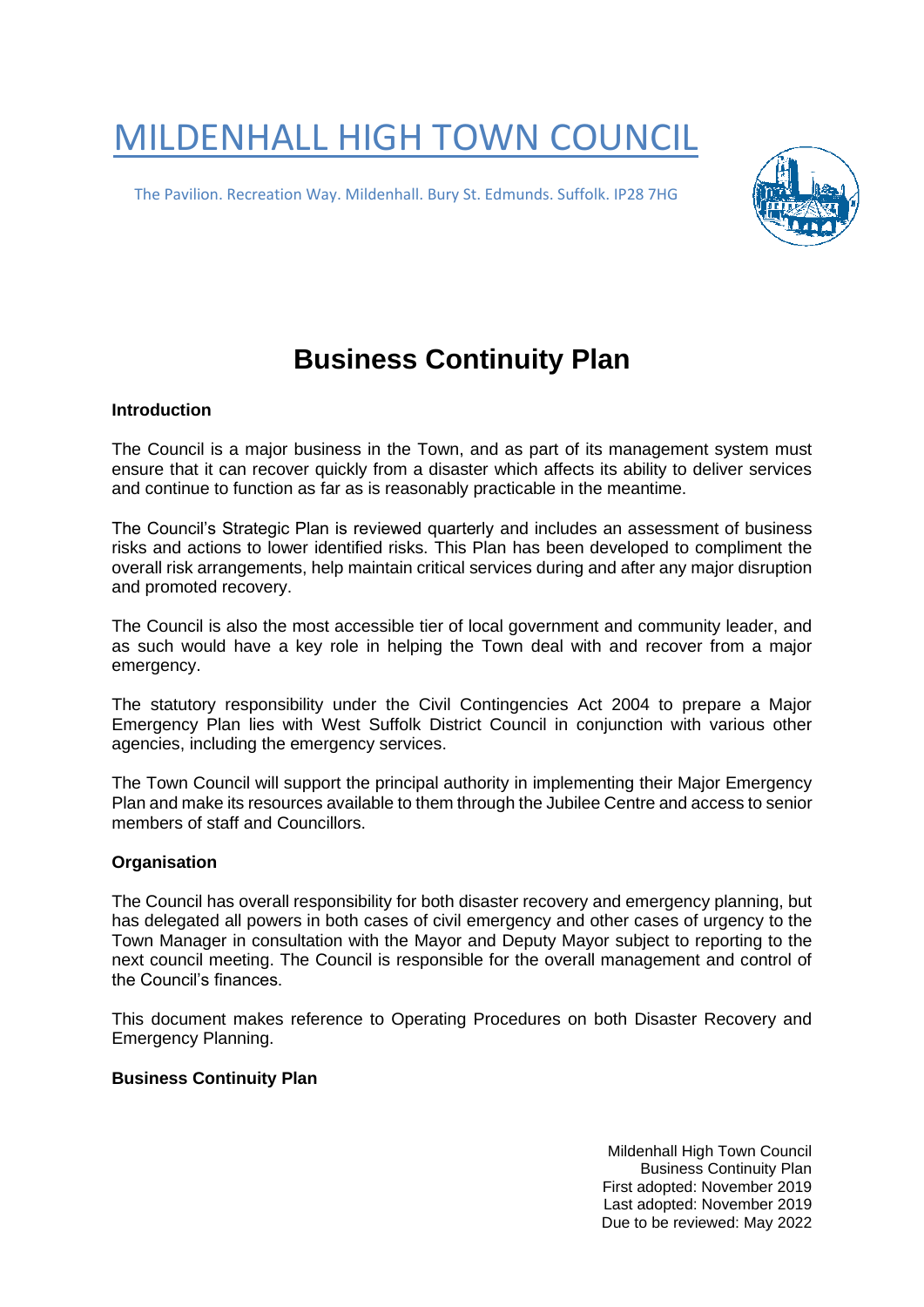Responsibility for maintaining services is primarily the responsibility of the Town Manager and in their absence the Mayor. The Continuity Plan identifies the critical service areas and details actions to be taken to continue or recover delivery of the services within identified timescales.

**Priority 1 (0-23hours), Priority 2 (3 days) and Priority 3 (14 days).**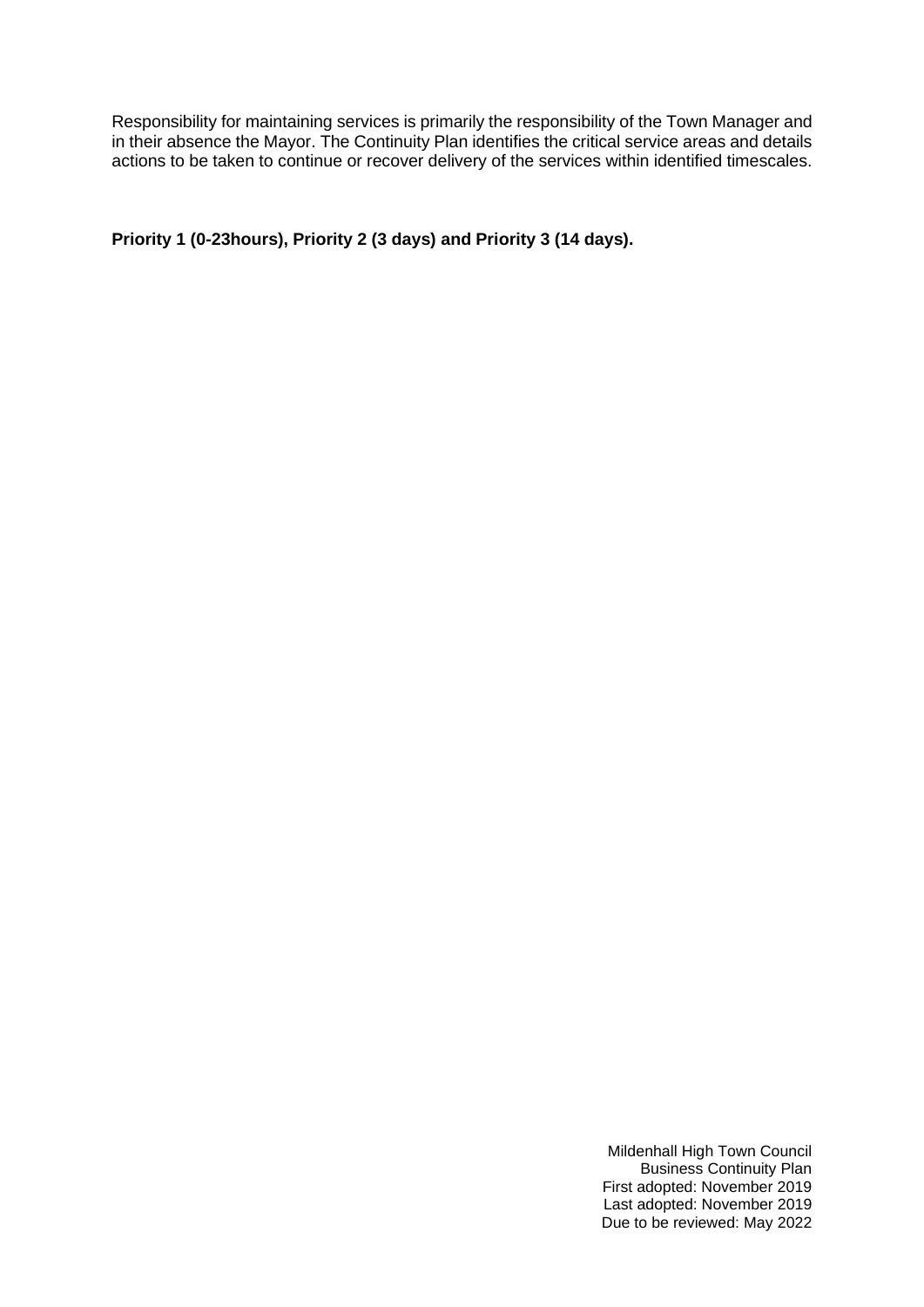Each member of staff will have a list of contact details of members, other staff and key consultants. On discovering or being advised of a disaster which might affect business continuity or a major civil emergency, the officer or member of staff will contact the Town Manager or most senior officer available. The most senior officer will then:-

- Ensure all members of staff are contacted, advised of the situation and either put on standby or advised of the action required.
- Convene any necessary meetings of staff and or Members.
- Consider staff welfare issues and take necessary action.
- Deploy staff in non-critical service areas as required.
- Advise statutory authorities (e.g. emergency services, HSE etc) and insurance company as necessary.
- Advise named councillors.
- Advise other members by cascade system/e-mail.
- Keep staff informed.
- Invoke process of determining loss or damage, and minimising it.

#### **Disaster Recovery – Specific losses**

Early tasks of the Town Manager, after damage has been assessed, will be:

- Determine any short term training needs for re-deployment.
- Request Consultant to assess any additional health and safety risks and actions to be taken.
- Keep a log of actions taken by all staff.
- Issue any immediate press statements deemed necessary.

Total or partial loss of the Jubilee Centre, Council Offices or the Groundsman's Shed through fire or other disaster would extinguish the hub of the organisation as well as losing a key facility for the Town.

- a. Notify insurance and any statutory authorities (e.g. HSE) **Priority 1**
- b. See below for IT recovery **Priority 1**
- c. Establish virtual office with staff working from home **Priority 1**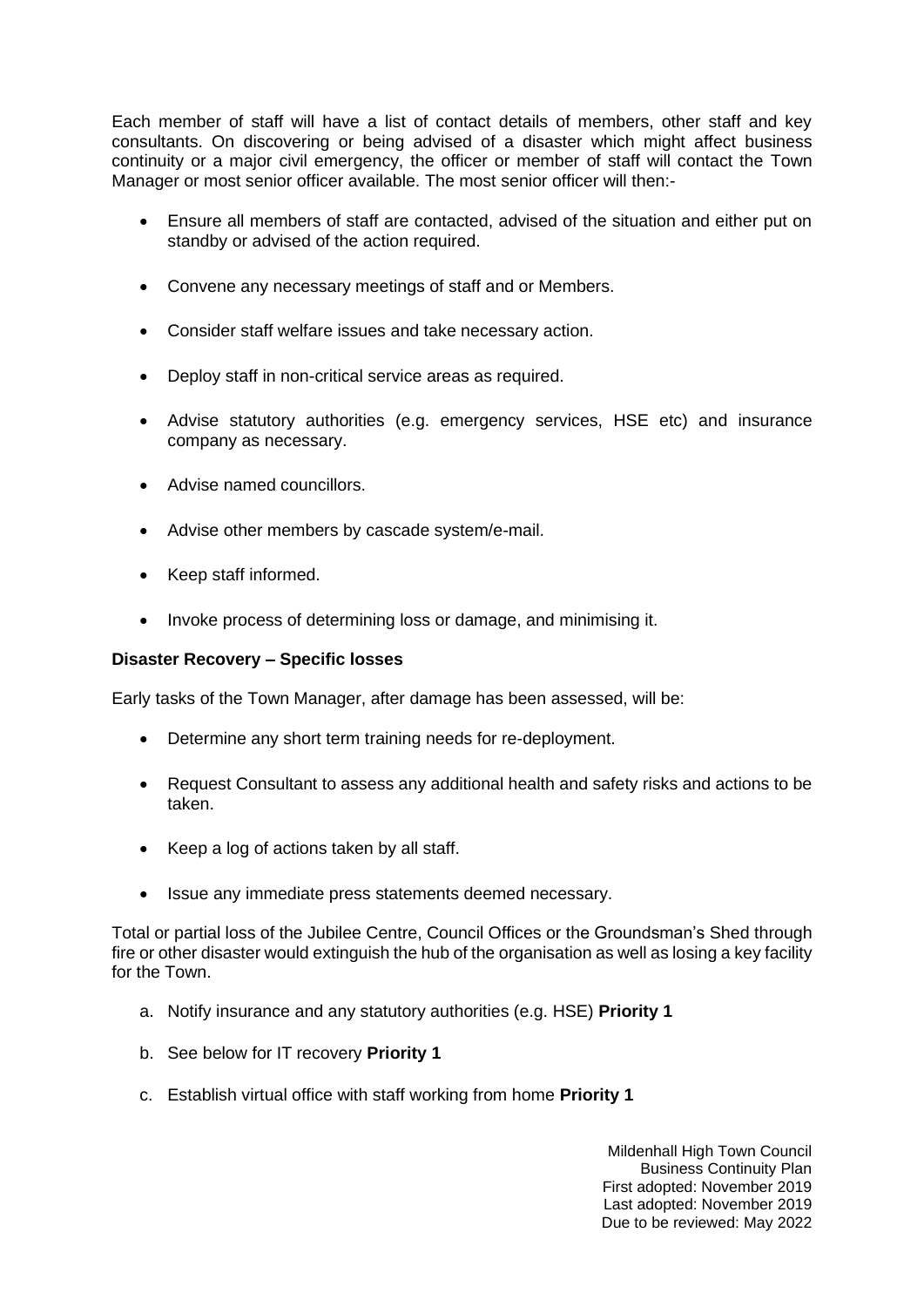- d. Establish temporary office and telephone and advise public and stakeholders (most likely Council Offices) **Priority 2**
- e. Salvage any physical records/files and make list of actions with priorities **Priority 2**
- f. Advise clients that facility is unavailable **Priority 2**
- g. Advise bank and ensure key banking services are protected **Priority 1**
- h. Request support from principal council and other partners **Priority 1**
- i. Re-establish Council Meetings **Priority 2**
- j. Re-establish any committee meetings **Priority 3**
- k. Prioritise service recovery actions **Priority 2**
- l. Access financial loss, income etc. for insurance claim **Priority 3**
- m. Issue press release **Priority 1**
- n. Re-establish internal key financial procedures **Priority 2**, other financial procedures **Priority 3**
- o. Access any contractual obligations **Priority 2**
- p. Can alternative venues be funded for hirers? **Priority 3**

Loss of IT System either as part of Council offices damages, system crash or theft

a. Notify insurance, police etc. **Priority 1** 

b. Contact support contractors to get systems operational and provide alternative hardware. **Priority 2**

c. Re-locate back up tapes **Priority 1** 

d. If theft, consider potential security issues such as bank details and confidential information **Priority 1**

- e. If necessary get latest software reinstalled
- f. Advise clients and stakeholders of loss of service / information **Priority 3.**

Damage to Park or other Amenity Area

a. Secure Park or part of. **Priority 1**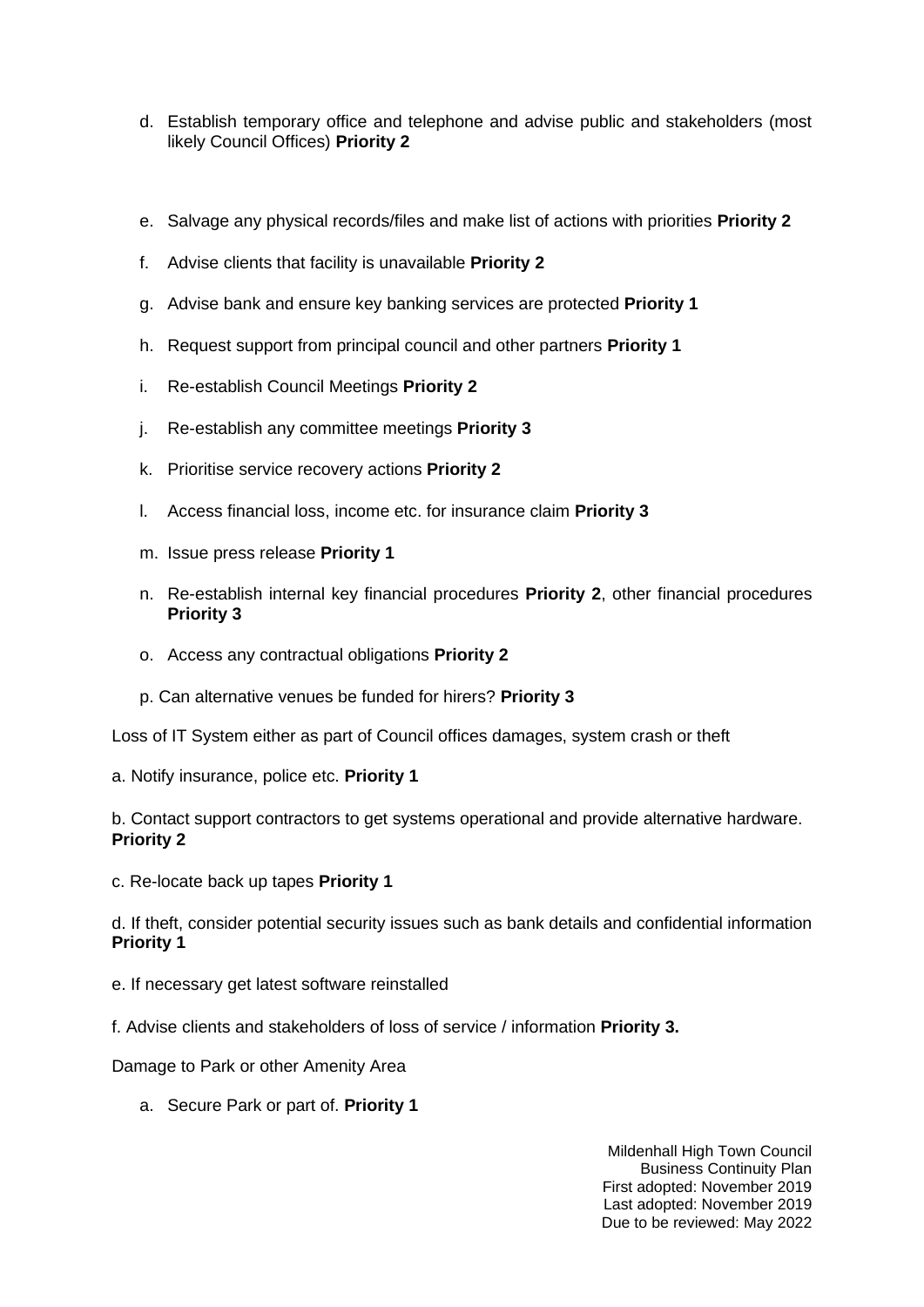- b. Advise statutory authorities **Priority 2**
- c. Assess damage, and advise insurance **Priority 2**
- d. Prepare recovery programme **Priority 3**

Loss of key personnel

- a. Assess implications to services **Priority 1**
- b. Consider succession planning, either permanent or temporary **Priority 1**
- c. Use consultancy **Priority 3**
- d. Look at permanent alternatives if necessary **Priority 3**
- e. Investigate banking procedures if personnel is the Town Manager **Priority 1**

#### **Major Civil Emergency**

1. West Suffolk District Council have a statutory responsibility under the Civil Contingencies Act 2004 to prepare a Major Emergency Plan which sets out how it will, in conjunction with various other agencies, including emergency services, respond to major and other serious civil incidents. At the time of an incident, the principal Council acts in support of the emergency services, and aims wherever possible to lessen the effects on people, property and the environment, and to assist with the restoration of normality. It would be the lead organisation or the recovery stage.

2. The Town Council do not have such a duty but have resolved to support the principal Council by providing resources (primarily the Jubilee Centre) which they can deploy if necessary during an incident, which may range from a minor, locally contained incident to a major emergency cross the District and County boundaries.

3. The Town Council's resources and emergency contact details have been deposited with West Suffolk District Council Emergency Planning department. The Council's role would vary depending on the scale and nature of the incident.

4. Each member of staff will have a list of contact details of members, other staff and key consultants. On discovering or being advised of a major civil emergency, the officer (or member) will contact the Town Manager or most senior officer available.

The most senior officer will then carry out the role in this Business Continuity Plan above, and make contact with the principal council to offer help and await instructions. Advise them whether operating from office or somewhere else.

5. Elected Members have an important role in keeping local communities informed, representing their views and concerns back to statutory authorities and helping to keep calm. Some may volunteer for practical roles.

#### **Flood Incident Response Plan**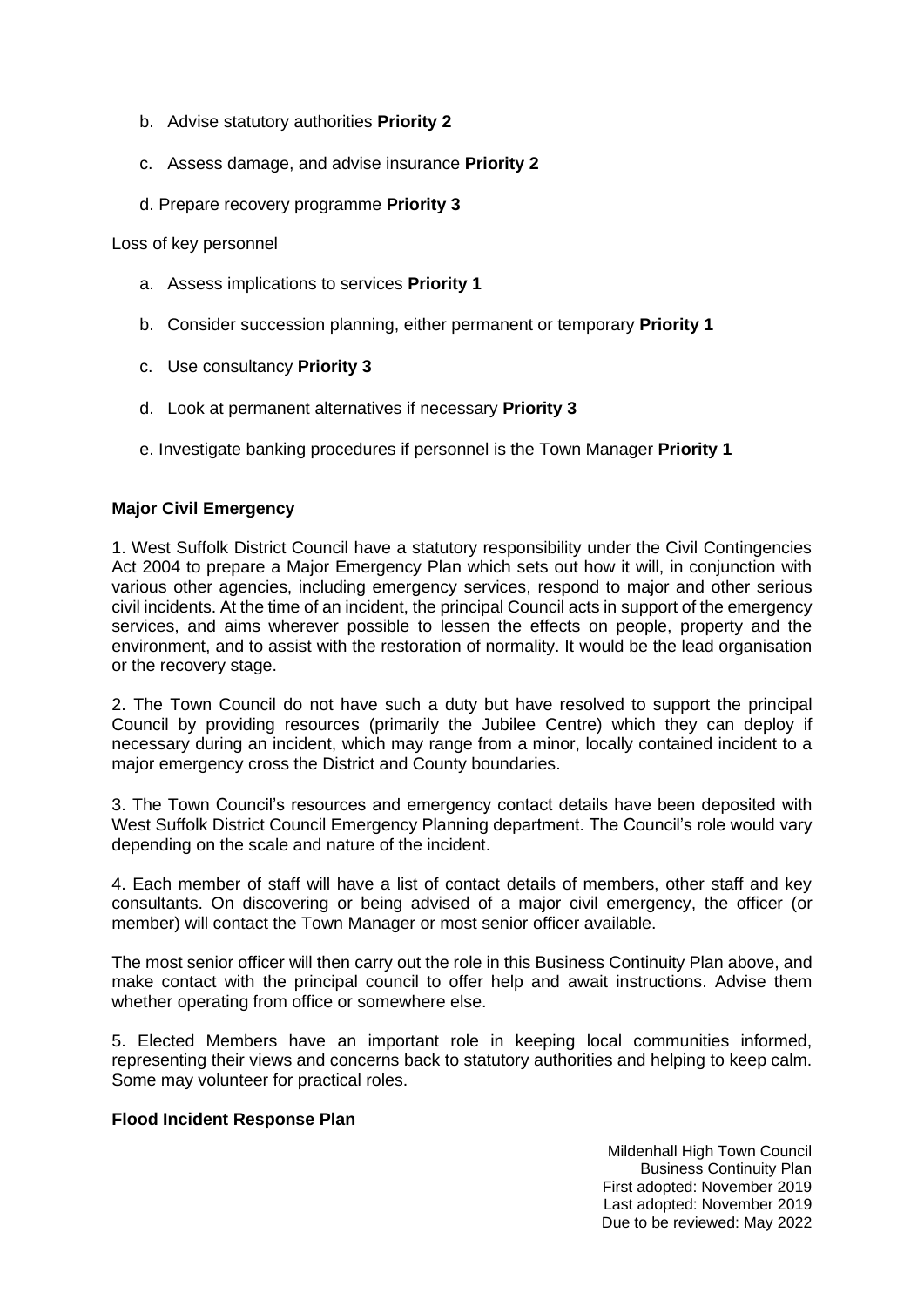1. The Town Council receives adverse weather warnings from the Met office by e-mail. The Environmental Agency has a system of automatically generating flood warnings. Reactions to warnings are again a multi-agency response.

2. The Town Council is best able to help support the Flood Incident Response Plan by making the principal Council aware of its resources and contacts, so that it can be requested to help at times of flooding or potential flooding. As in the case of other aspects of Emergency Planning, it is important for the Town Council to work at the request of the principal Council so that responses can be coordinated and properly prioritised.

3. The roles the Town Council would perform include:-

- Monitoring water courses and known flooding points at times of potential flood
- Use of staff for preventative maintenance or distribution of sandbags
- Supporting the operation of an emergency centre by providing staff and / or premises.

## **Major Civil Emergency – Recovery Process**

1. It may be necessary following a major civil emergency to work with the principal council in aiding recovery. West Suffolk District Council, Suffolk County Council may establish a Community Recovery Committee, which is a group drawn up from the local community to reflect community concerns and assist in informing the community. It will most likely assist in Impact Assessment of the affected community. Town Council elected representatives would be included in the Membership.

Its role is non-executive. If the disaster was limited to the Town, Mildenhall High Town Council and volunteers may be asked to play this role of engaging with the community in the recovery process.

An important role would be engaging with the Business Community and taking their concerns to the principal council's main Recovery Coordinating Group.

2. Elected Members, as community leaders again have an important role to play in assisting the recovery process:

- A focus for community concerns
- Identifying problems and vulnerabilities of their community
- Knowledge of local personalities and resources
- Enhancing local community liaison
- Visiting people affected and giving reassurance
- Consultation on re-builds or modernisation
- Assisting with the media in getting messages to the community (following established guidelines)
- Assisting with VIP visits
- Liaising with elected representatives (West Suffolk District, Suffolk County Councillors, MP, MEP)

In the worse circumstances, recovery may take months or even years and staff will need to support councillors in these roles as a priority duty.